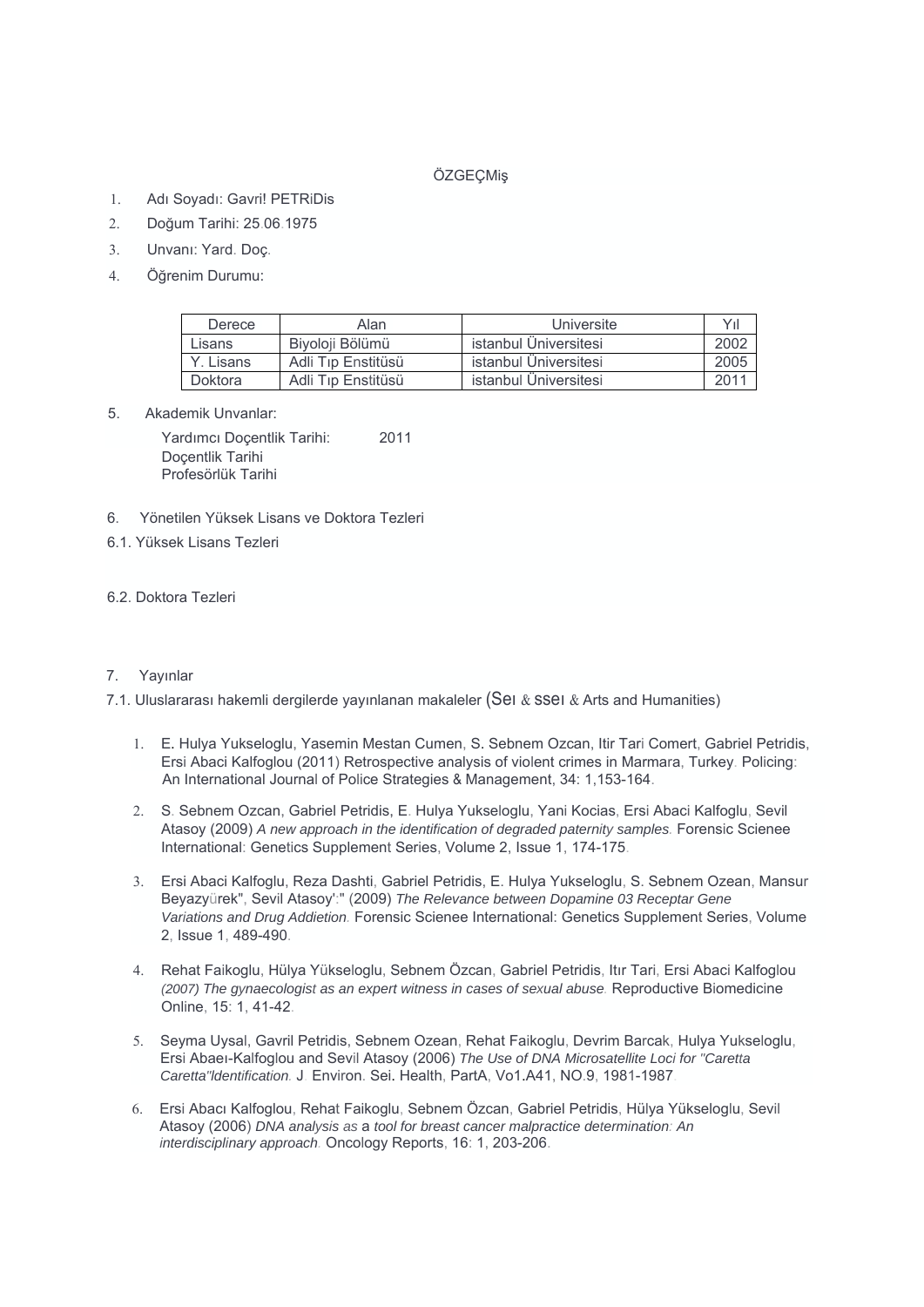- 7. Petridis G, Abaci-Kalfoglou E, Christakis-Hampsas MG, Ferke A, Filoglou G, Kapsali Y, Atasoy S, Michalodimitrakis M. (2004) Population Data on 9 STR loci in Crete (Greece). J Forensic Sci. Nov;49(6): 1368-9.
- 8. Kalfoglu E, Petridis G, Kanaki K. Filoglu G et al ''''VlVF polymorphism and sudden cardiac death" Forensic Science International Vol 136 ( 1 ), 213-214 (2003)

7.2. Uluslararası diğer hakemli dergilerde yayınlanan makaleler

7.3. Uluslararası bilimsel toplantılarda sunulan ve bildiri kitabında *(Proceedings)* basılan bildiriler

Sözlü Sunumlar:

- 1. Uysal Ş., Petridis G., iyigün A., Özcan Ş., Kalfoglou E., Atasoy S. "The Use of DNA Microsatellite Loci for *Caretta ceretie* Identification", 3rd International Conference on Ecological Protection of the Planet Earth, 10-11 Haziran 2005, istanbuL.
- 2. Papadogianni Oanae BSc, Gavril Petridis MS, Sebnem Ozcan MS, Ersi Abacı Kalfoglou PhD, Sevil Atasoy PhD. *Efficiency of DNA extraction for farensic use from paraffin embedded tissue samples.*  4th Congress of the Balkan Academy of Forensic Sciences, 8-11 Haziran 2006, Stara lagora, Bulgaristan.
- 3. Şebnem Özcan MS ', Gavril Petridis **MS** 1, Hülya Yükseloğlu PhD 1 Ersi Abacı Kalfoğlu PhO 1.2, Sevil Atasoy PhD 1,2 *Intention or negligence:DNA solves it.* 20th Congress of International Academy of Legal Medicine, 23-26 Ağustos 2006, Budapeşte, Macaristan.
- 4. Y. Kocias 1 MS, G. Petridis 2 MS, S. Ozcan 2 MS, H. Yukseloglu 2 PhD, E. Kalfoglou 1,2 Ph D, M. Michalodimitrakis 3<sub>MO</sub>, S. Atasoy 1,2 PhD. *DNA finds the driver: A case report.* 20th Congress of International Academy of Legal Medicine, 23-26 Ağustos 2006, Budapeşte, Macaristan.
- 5. Rehat Faikoglu MD 1, Itir Tari MA 2, S. Sebnem Ozcan MS 2, Gavril Petridis **MS** 2, E. Hulya Yukseloglu PhD 2, Ersi Abaci Kalfoglou PhD 2,3, Sevil Atasoy PhD 2,3 "Crime Profile in the Northwest Turkey". 5<sup>1h</sup> Balkan Academy of Forensic Sciences Congress (BAFS), 3-7 Şubat 2007, Ohrid, Makedonya.
- 6. Itir Tari MA 1, Rehat Faikoglu MD 2, Gavril Petridis **MS** 1, S. Sebnem Ozcan MS 1, E. Hulya Yukseloglu PhD 1, Ersi Abaci Kalfo~lu PhD 1, Sevil Atasoy PhD 1 "The Evolving of Forensic Psychology Discipline in Turkey". 5<sup>1</sup> Balkan Academy of Forensic Sciences Congress (BAFS), 3-7 Şubat 2007, Ohrid, Makedonya.
- 7. Gavril Petridis **MS** 1, ılknur Tuncer BS 1, Itir Tari MS1, Rehat Faikoglu MD 2, S. Sebnem Ozcan MS 1, E. Hulya Yukseloglu PhD 1, Ersi Abaci Kalfoglou PhD 1, Sevil Atasoy PhD 1 "Media Reporting on Crime: The Case of Northwest Turkey".  $5<sup>1h</sup>$  Balkan Academy of Forensic Sciences Congress (BAFS), 3-7 Şubat 2007, Ohrid, Makedonya.
- 8. Rehat Faikoğlu, Neşe Alparslan, Derya Topay, Şebnem Özcan, Gabriel Petridis, Hülya Yükseloğlu, Ersi Kalfoğlu "Water Consumption Habits in Northern Turkey". International Conference on Environment: Survival and Sustainability, 19-24 Şubat 2007, Lefkoşa, K.K.T.C.
- 9. S. Sebnem Ozcan MS 2, Rehat Faikoglu MD 1, Gavril Petridis **MS** 2, E. Hulya Yukseloglu PhD 2, Seyma Uysal MS 2, Doruk Argac BS 2, Fulya Ozsoy BS 2, Ersi Abaci Kalfoglou PhD 2, Sevil Atasoy PhD 2, "Crime Differences in two neighboring cities in Northwest Turkey". American Academy of Forensic Sciences 60th Annual Scientific Meeting, 18-23 Şubat 2008, Washington OC, ABD.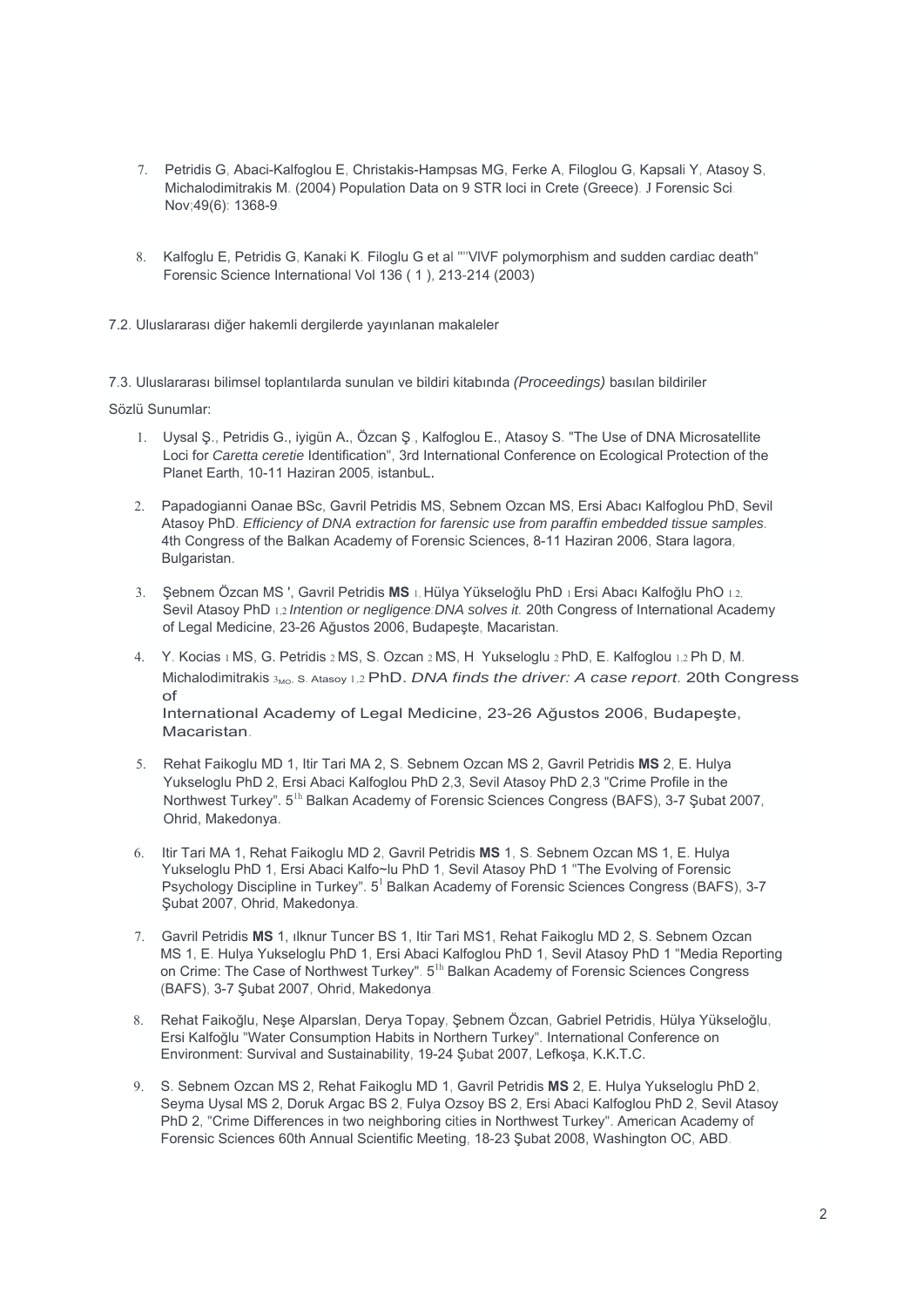- 10.25. Rehat Faikoglu MD 1, Istavri Ipsilantis MD 1, Gabriel Petridis MS 2,3, Sebnem Ozcan MS 2,3, Hulya Yukseloglu PhD 2,3, Ersi Abaci Kalfoglou PhD 1,2,3 "Noise Pollution: VehiCıe Sound Frequencyand Its Effect to Hearing". 4th International Conference on Ecological Protection of the Planet Earth, 12-15 Temmuz 2008, Trabzon.
- 11. Ersi Abaci Kalfoglou PhD 1,2,3, Rehat Faikoglu MD 1,4, Gabriel Petridis MS 2,3, Sebnem Ozcan MS 2,3, Hulya Yukseloglu PhD 2,3, "Traffic Road Safety Driving and the Environment". 4th International Conference on Ecological Protection of the Planet Earth, 12-15 Temmuz 2008, Trabzon.
- 12. Hulya Yukseloglu PhD 1,2, Gabriel Petridis MS 1,2, Sebnem Ozcan MS 1,2, Ersi Abaci Kalfoglou PhD 1,2 "NuCiear Radiation: It's Effect to Mutations on Human Mitochondrial DNA". 4th International Conference on Ecological Protection of the Planet Earth, 12-15 Temmuz 2008, Trabzon.
- 13. E. Abaci-Kalfoglou, S. Ozcan, G. Petridis, H. Yukseloglu, Y. Kocias, S. Atasoy "Extractionllsolation Techniques for Ancient mtONA Analyses". International Congress on Biomedical Sciences in Archaeology, 24-26 Eylül 2008, Heraklion, Yunanistan.
- 14. R. Faikoglu, G. Petridis, E. H. Yukseloglu, S. S. Ozcarı, E. A. Kalfoglou "Problems in gynecological expertise". 6th Meeting of Balkan Academy of Forensic Sciences, 18-21 Haziran 2009, Kavala, Yunanistan.
- 15. R. Faikoglu, S. S. Ozcan, E. H. Yukseloglu, G. Petridis, K. Kanaki, E. A. Kalfoglou "Virginity concept in Turkeyand the importance given to hymen".6th Meeting of Balkan Academy of Forensic Sciences, 18-21 Haziran 2009, Kavala, Yunanistan.
- 16. Faikoğlu R, Dovek M, Kanaki K, Petridis G, Kalfoglou EA "Mercury Reduction of Products and Procesess in Turkey" 6th Meeting of Balkan Academy of Forensic Sciences, 18-21 Haziran 2009, Kavala, Yunanistan.
- 17. E. A. Kalfoglou, E. H. Yukseloglu, R. Faikoglu, S. S. Ozcan, G. Petridis, S. Atasoy "Breast cancer analysis using forensic DNA techniques". 6th Meeting of Balkan Academy of Forensic Sciences, 18- 21 Haziran 2009, Kavala, Yunanistan.
- 18. Rakel Rozant, Irem Akduman, Ersi Abaci-Kalfoglou, S. Sebnem Ozcan, Gavril Petridis, E. Hulya Yukseloglu, Gokhan Oral. "The influence of personality traits on intrafamilial homicide". American Academy of Forensic Sciences 64th Annual Scientific Meeting, 20-25 February 2012, Atlanta, USA.
- 19. Itir Erkan, Rakel Rozant, E. Hulya Yukseloglu,S. Sebnem Ozcan, Gavril Petridis, Ersi Abaci-Kalfoglou. "Honor Killings in Turkey: Facts and Figures". American Academy of Forensic Sciences 64th Annual Scientific Meeting, 20-25 February 2012, Atlanta, USA.
- 20. Ersi Abaci-Kalfoglou, Christina Kalfoglu, Mukaddes Isik, Gulce M. Kursun\ S. Sebnem Ozkal, Itir Erkan, Gavril Petridis, Sotirios Kalfoglou Urban Design and Crime: The Problem in a Megalopolis American Academy of Forensic Sciences 66th Annual Scientific Meeting, February 2014, Seattle WA, USA
- 21. Ş. Şebnem Özkal, Şefik Köprülü, Duygu Sezgin, Sinem Dereli, Duygu Koşar, Eda Akova, Bahar Kahya, Melis Güneş, Gavril Petridis, Ersi Abacı Kalfoğlu. "The Degree of Awareness on Forensic Nursing among Practicing Nurses" 10th Annual Meeting of Balkan Academy of Forensic Sciences, 18-21 June 2014, Alexandroupolis, Greece
- 22. Ş. Şebnem Özkal, Şefik Köprülü, Duygu Sezgin, Işık Saygın, irem Nur Özdemir, Canan Tuğçe Kaya, Nesime Seynan Sarı, Şeyda Saydamlı, Gavril Petridis, Ersi Abacı Kalfoğlu. "Forensic Nursing Education in Turkey"  $10''$  Annual Meeting of Balkan Academy of Forensic Sciences, 18-21 June 2014, Alexandroupolis, Greece.
- 23. Gavril Petridis, Um ur Alpay, Melis Başak Kösedağ, Tansu Akpunar, Ş. Şebnem Özkal, Ersi Abacı Kalfoğlu "Irreversible Noise Induced Hearing Loss in Commercial Drivers" 10<sup>"</sup> Annual Meeting of Balkan Academy of Forensic Sciences, 18-21 June 2014, Alexandroupolis, Greece.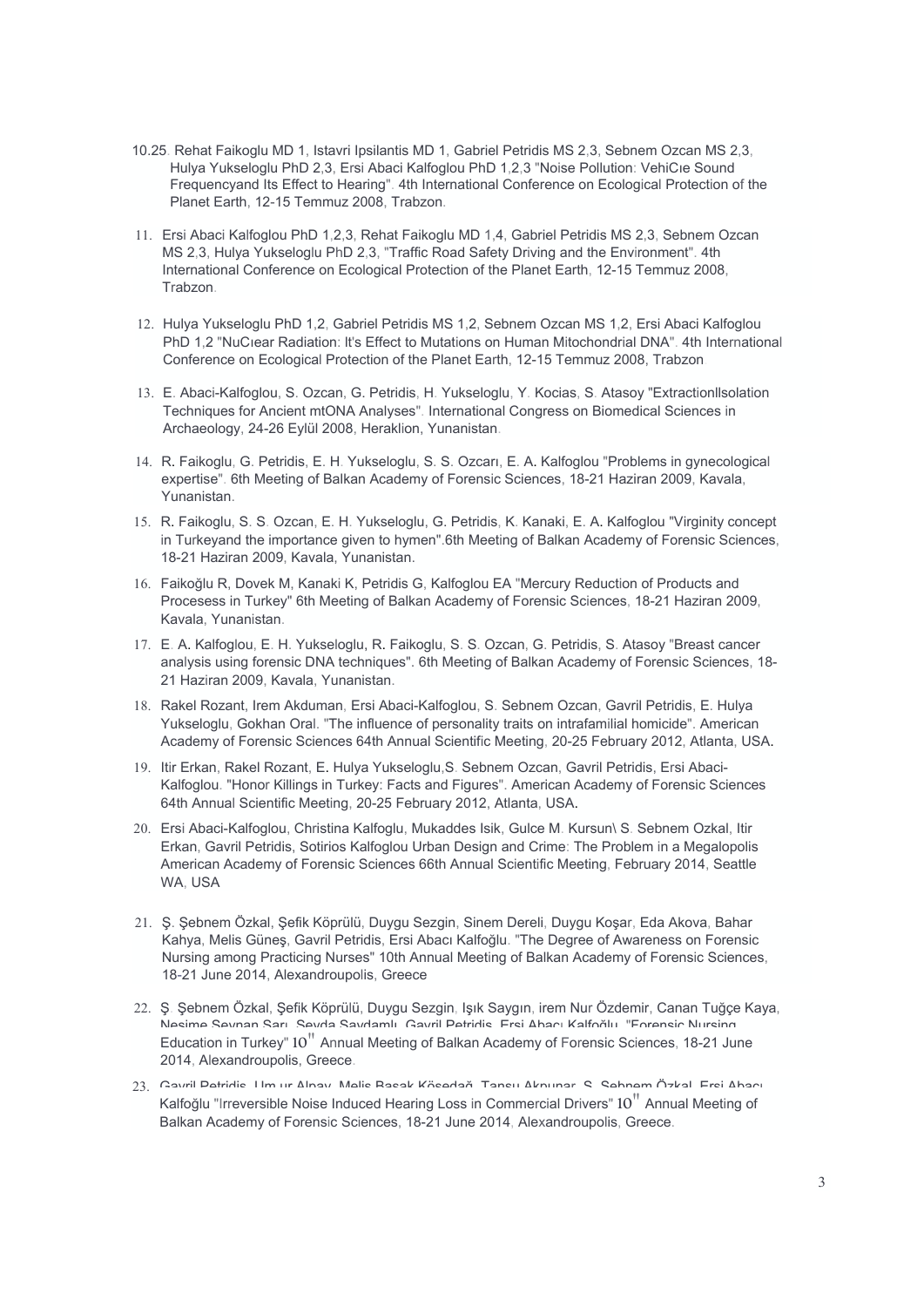Poster Sunumlar:

- 1. S. Sebnem Ozcan MS<sup>1</sup>, Gabriel Petridis MS<sup>1</sup>, E. Hulya Yukseloglu PhD<sup>1</sup>, Ersi Abaci Kalfoglu PhD<sup>1,2\*</sup>, Sevil Atasoy Ph0<sup>1,2</sup>. Old bone material, power of exclusion and the conventional systems in *identification.* 4th Congress of the Balkan Academy of Forensic Sciences, 8-11 Haziran 2006, Stara Zagora, Bulgaristan.
- 2. Nilufer Kocer BA, Ali Deniz Ceylan BA, Gabriel Petridis MS, S. Sebnem Ozcan MS, Itir Tari MA, Ersi Abaci Kalfoglu PhO. *The Modified Sex Crime Artic/es in Turkish Penal Code.* 4th Congress of the Balkan Academy of Forensic Sciences, 8-11 Haziran 2006, Stara Zagora, Bulgaristan.
- 3. Rehat Faikoglu 1, Hulya Yukseloglu PhD<sup>2</sup>, S. Sebnem Ozcan MS<sup>2</sup>, Gabriel Petridis MS<sup>2</sup>, Itir Tari MA<sup>2</sup>, Ersi Abaci Kalfoglu PhD<sup>2</sup>,3, Sevil Atasoy PhD<sup>2</sup>,3 Drug related crimes in Kırklareli region of *northwest Turkey.* 4th Congress of the Balkan Academy of Forensic Sciences, 8-11 Haziran 2006, Stara Zagora, Bulgaristan.
- 4. Faikoglu Rehat, Özcan Şebnem, Petridis Gavril, Tari Itir, Yükseloglu Hülya, Abacı Kalfoglou Ersi, Atasoy Sevi!. *EvaIuating incest cases in the European part of Turkey.* 4th European Academy of Forensic Sciences (EAFS) Congress, 13-17 Haziran 2006, Helsinki, Finlandiya. ,
- 5. Faikoglu Rehat, Tan Itır, Özcan Şebnem, Petridis Gavril, Yükseloglu Hülya, Abacı Kalfoglou Ersi, Atasoy Sevi!. *Analysis of sodomyas sex erime.* 4th European Academy of Forensic Sciences (EAFS) Congress, 13-17 Haziran 2006, Helsinki, Finlandiya.
- 6. Faikoglu Rehat, Yükseloglu Hülya, Özcan Şebnem, Petridis Gavri!, Tan Itır, Abacı Kalfoglou Ersi, Atasoy Sevi!. *Sex crimes in Thrace (Turkey).* 4th European Academy of Forensic Sciences (EAFS) Congress, 13-17 Haziran 2006, Helsinki, Finlandiya.
- 7. Meric Dovek, Ersi Abaci Kalfoglu, Rehat Faikoglu, Hülya Yükseloglu, Gavril Petridis, Sebnem Ozcan, Sevil Atasoy. *"The Ecotoxicological Risk Analysis of Mercury Use in Hospitals".* Integrated Coastal Zone Management & Biodiversity & Marine Environment Conference, 19-22 Ekim 2006, Foça, ızmir, Turkey.
- 8. Rehat Faikoglu, Hülya Yükseloglu, Sebnem Ozcan, Gavril Petridis, Ersi Abaci Kalfoglu, Sevil Atasoy. *"Characteristics of Medical Wastes in Turkey".* Integrated Coastal Zone Management & Biodiversity & Marine Environment Conference, 19-22 Ekim 2006, Foça, ızmir, Turkey.
- 9. Rehat Faikoglu, Hülya Yükseloglu, Sebnem Ozcan, Gavril Petridis, Ersi Abaci Kalfoglu, Sevil Atasoy. *"Heavy Metal Wastes from Dental Urıiis".* Integrated Coastal Zone Management & Biodiversity & Marine Environment Conference, 19-22 Ekim 2006, Foça, ızmir, Turkey.
- 10. Ersi Abaci Kalfoglou PHO 1,2, Yani Kocias 2, S. Sebnem Ozcan MS 1, Gavril Petridis MS 1, E. Hülya Yükseloglu PHO 1, Sevil Atasoy PHD 1,2, "A Oecade for Searching the Father". 22<sup>nd</sup> Congress of the International Society of Forensics Geneties, 22-25 Ağustos 2007, Kopenhag, Danimarka.
- 12. S. Sebnem Ozcan MS 1, Gavril Petridis MS 1, E. Hulya Yukseloglu PHD 1, Ersi Abaci Kalfoglou PH D 1,2, Sevil Atasoy PHD 1,2 "Condom as Trace Evidence: A Case Report". 22<sup>nd</sup> Congress of the International Society of Forensics Geneties, 22-25 Ağustos 2007, Kopenhag, Danimarka.
- 13. Gavril Petridis MS 1, S. Sebnem Ozcan MS 1, Ersi Abaci Kalfoglou PhD 1,2, Yani Kocias PhD2, E. Hulya Yukseloglu PhD 1, Sevil Atasoy PhD 1,2 *"The Application of mini-STRs in DNA analysis from skeletal remains of* a *father and son in the same grave".* 5th European Academy of Forensic Sciences (EAFS) Congress, 8-11 Eylül 2009, Glasgow, UK.
- 14. Yani Kocias Ph02, Ersi Abaci Kalfoglou PhO 1,2, Gavril Petridis MS 1, S. Sebnem Ozcan MS 1, E. Hulya Yukseloglu PhO 1, Sevil Atasoy PhO 1,2 *"Family reconstruction in missing father cases considering the minimum requirements of the Turkish Legal System".* 5th European Academy of Forensic Sciences (EAFS) Congress. 8-11 Eylül 2009, Glasgow. UK.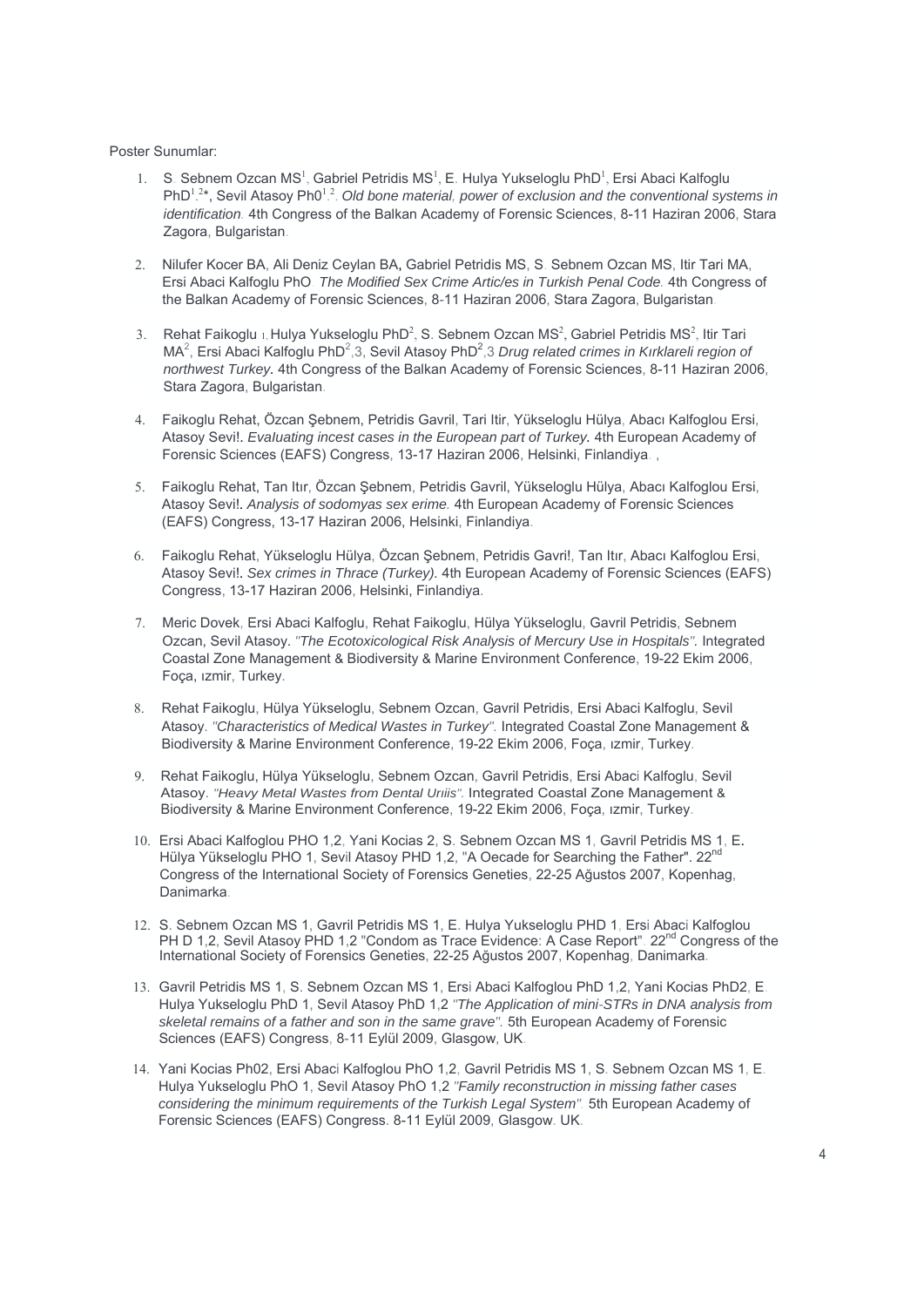- 15. S. Sebnem Ozean, Gabriel Petridis, E. Hulya Yukseloglu, Yani Kocias, Ersi Abaci Kalfoglou, Sevil Atasoy. "A *new approach in the identitication of degraded paternity samp/es".* 23rd Congress of the International Society of Forensics Genetics (ISFG), 15-18 Eylül 2009, Buenos Aires, Arjantin.
- 16. Gabriel Petridis, S. Sebnem Ozcan, E. Hulya Yukseloglu, Ersi Abaci Kalfoglou, Sevil Atasoy. *"When anthropometry fai/s: Fingerprint genotyping".* 23rd Congress of the International Society of Forensics Geneties (ISFG), 15-18 Eylül 2009, Buenos Aires, Arjantin.
- 7.4. Yazılan uluslararası kitaplar veya kitaplarda bölümler

#### 7.5. Ulusal hakemli dergilerde yayınlanan makaleler

- 1. Ersi Abacı Kalfoğlu, Rehat Faikoğlu, Şebnem Özcan, Gavril Petridis, Hülya Yükseloğlu, Serpil Kızıltaş, Sevil Atasoy "Malpraktiste DNA Analizleri Kullanımı ve interdisipliner Yaklaşım: Bir Meme Kanseri (?) Olgusu", Günümüzde Hipokrat Sağlık Meslek Dergisi, 2008: 18 (181) 68-71.
- 2. Gavril Petridis "Mitokondriyal Genomun HV1 HV2 ileri Değişken Bölgelerinin Adli Amaçlı Dizinlenmesi" Günümüzde Hipokrat Sağlık Meslek Dergisi, 2008: 18 (181) 81-6.
- 3. i. Ömer Barlas, Ersi Abaci Kalfoğlu, E. Hülya Yükseloğlu, S. Şebnem Özcan, Gavri! Petridis "Analyses of DNA Short Tandem Repeat Loci Database with Popgene" Turkiye Klinikleri J Foren Med 2010;7(1 ):28-32.

7.6. Ulusal bilimsel toplantılarda sunulan ve bildiri kitabında basılan bildiriler

- 1. Faikoğlu R, Yükseloğlu E.H, Zebütay A.G, Ozcan S.S, Petridis G, Abaci- Kalfoglu E. 'Examination of Thyroid Dysfunctions and Abdominal Hysterectomy Due to Benign Causes'. 8. Uludağ Jinekoloji ve Obstetri Kış Kongresi, 17-21 Ocak 2007, Bursa.
- 2. Faikoğlu R, Yükseloğlu E.H, Zebütay A.G, Petridis G, Ozcan S.S.The Correlation Among Ca-125, Progesterone And Hcg Values, in Maternal Serum to Estimate the Risk of Abortion in Cases of Threatened Abortion'. 8. Uludağ Jinekoloji ve Obstetri Kış Kongresi, 17-21 Ocak 2007, Bursa.
- 3. Ersi Abacı Kalfoğlu, Gavril Petridis, Ş. Şebnem Özcan, Rehat Faikoğlu, Mira R. Gökdoğan, Remin Akçay Tan, E. Hülya Yükseloğlu "Cinsel suçlarda DNA veri tabanıarının etik açıdan değerlendirilmesi". Vi. Tıp Etiği Kongresi: Biyoetikte Yeni Ufuklar, 25-26 Kasım 2010, istanbuL.
- 4. Ersi Abacı Kalfoğlu, Gavril Petridis, Ş. Şebnem Özcan, Mira R. Gökdoğan, Rehat Faikoğlu, Remin Akçay Tan, E. Hülya Yükseloğlu "Biyoetik çerçevede cinsel dokunulmazlığa karşı işlenen suçlar". Vi. Tıp Etiği Kongresi: Biyoetikte Yeni Ufuklar, 25-26 Kasım 2010, istanbuL.

### 7.7.Diğer yayınlar

#### Yüksek Lisans Tezi

Mitokondriyal genomun HV1 HV2 ileri değişken bölgelerinin adli amaçlı dizinlenmesi. Adli Tıp Enstitüsü, 2005. Danışman: Prof. Dr. Ersi Abacı Kalfoğlu

Doktora Tezi

Parmak izlerinden elde edilen DNA'nın mini STR tekniği ile incelenmesi .. Adli Tıp Enstitüsü, 2011. Danışman: Prof. Dr. Bülent Üner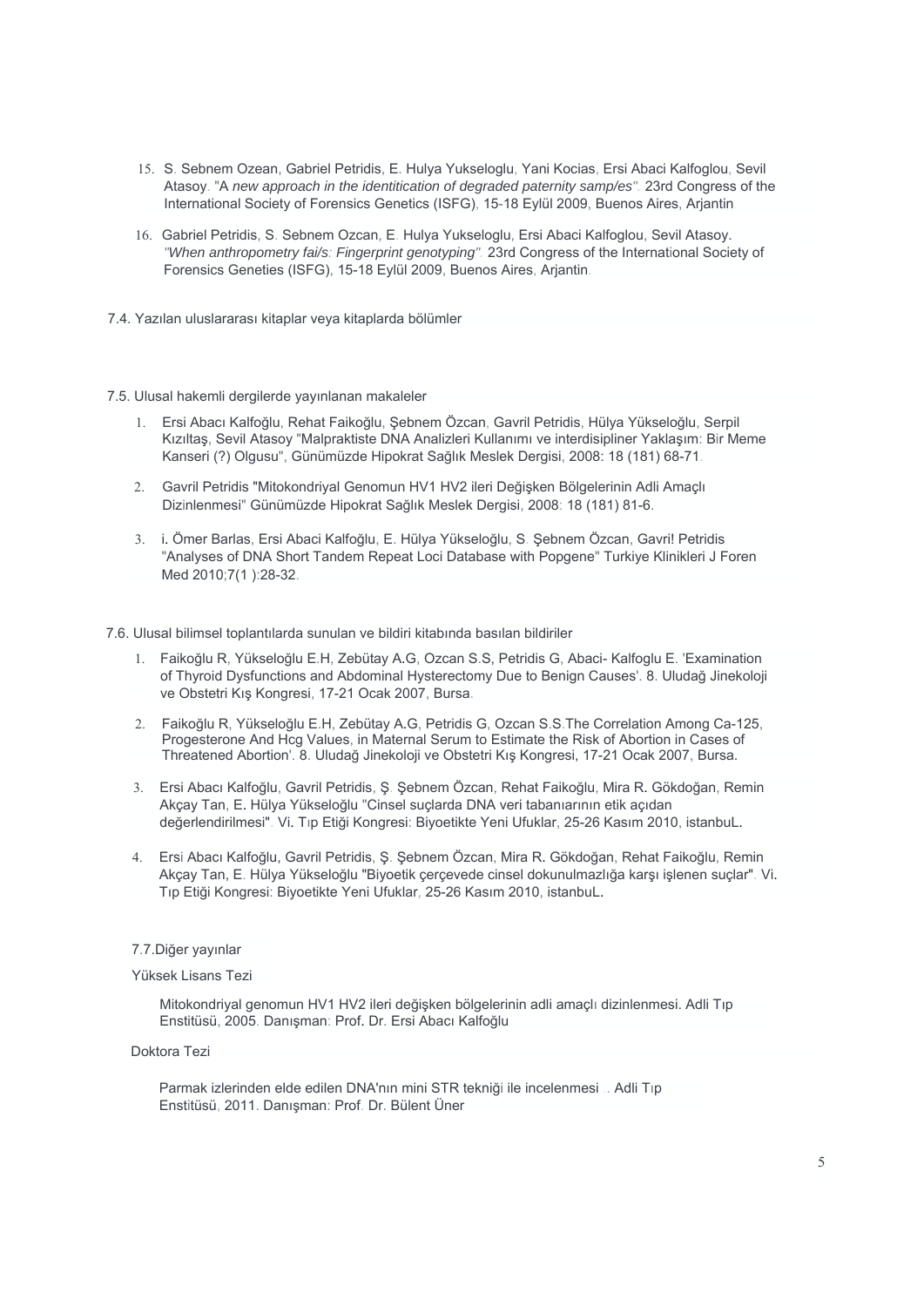# 8. Projeler

Proje Yürütücüsü, "Mitokondriyal Genomun HV1 HV2 ileri Değişken Bölgelerinin Adli Amaçlı Dizinlenmesi" Yüksek Lisans Tez Projesi, istanbul Üniversitesi Rektörlüğü Bilimsel Araştırma Projeleri Yürütücü Sekreterliği, Proje Numarası: T-496/25062004.

Proje Yürütücüsü, "Parmak izinden Elde Edilen DNA'nın Mini STR Tekniği ile incelenmesi" Doktora Tez Projesi, istanbul Üniversitesi Rektörlüğü Bilimsel Araştırma Projeleri Yürütücü Sekreterliği, Proje Numarası: 2710.

Yurt içi kaynaklı projede yardımcı araştırıcı, "Crime analysis via the examination of trials in High Criminal Courts of Turkey", LÜ. Bilimsel Araştırma Projeleri Koordinasyon Birimi Bilimsel Yayın Projesi No. 3079.

### 9. idari Görevler

2011-2012 Yeni Yüzyıl Üniversitesi Sağlık Hizmetleri Meslek Yüksek Okulu, Müdür Yardımcısı

2014 Yeni Yüzyıl Üniversitesi Sağlık Bilimleri Fakültesi Beslenme ve Diyetetik Bölümü Başkan Vekili -

10. Bilimsel ve Mesleki Kuruluşlara Üyelikler

Interdisciplinary Environmental Synergy, Inten-Synergy, Atina, Yunanistan

Adli Bilimler Derneği, istanbul, Türkiye

## 11. Ödüller

2007 Başarılı Araştırıcı Belgesi, istanbul Üniversitesi Rektörlüğü, Bilimsel Araştırma Projeleri Birimi.

2008 Başarılı Araştırıcı Belgesi, istanbul Üniversitesi Rektörlüğü, Bilimsel Araştırma Projeleri Birimi.

| 12. Son iki yılda verdiğiniz lisans ve lisansüstü düzeydeki dersler için aşağıdaki tabloyu doldurunuz. |
|--------------------------------------------------------------------------------------------------------|
|--------------------------------------------------------------------------------------------------------|

| Akademik  | Dönem    | Dersin Adı                                   | Haftalık Saati |                | Öğrenci |
|-----------|----------|----------------------------------------------|----------------|----------------|---------|
| Yıl       |          |                                              | Teorik         | Uygulama       | Sayısı  |
| 2010-2011 | Güz      | Temel Biyokimya                              | $\overline{2}$ | $\overline{2}$ | 35      |
|           |          | Tıbbi Terminoloji                            | 3              | $\Omega$       | 83      |
|           |          | Klinik Biyokimya _______                     | $\overline{2}$ | 2              | 35      |
|           | ilkbahar |                                              |                |                |         |
| 2011-2012 | Güz      | Tıbbi Terminoloji                            |                |                |         |
|           |          | Temel Biyokimya                              |                |                |         |
|           | ilkbahar | Akademik Sunum Teknikleri                    |                |                |         |
|           |          | Klinik Biyokimya                             |                |                |         |
|           |          | Biyokimya Laboratuvar                        |                |                |         |
|           |          | Uygulamaları                                 |                |                |         |
|           |          | Laboratuvar<br>Yöntemleri<br>ve<br>Güvenliği |                |                |         |
| 2012-2013 | Güz      | Tıbbi Terminoloji                            |                |                |         |
|           |          | Beslenmeye Giriş                             |                |                |         |
|           |          | HemşirelikteBilgisayar                       |                |                |         |
|           |          | Uvgulamaları                                 |                |                |         |
|           |          | Biyoinformatik                               |                |                |         |
|           |          | Tıbbi Terminoloji                            |                |                |         |
|           | ilkbahar | Hastane Bilgi Sistemleri i                   |                |                |         |